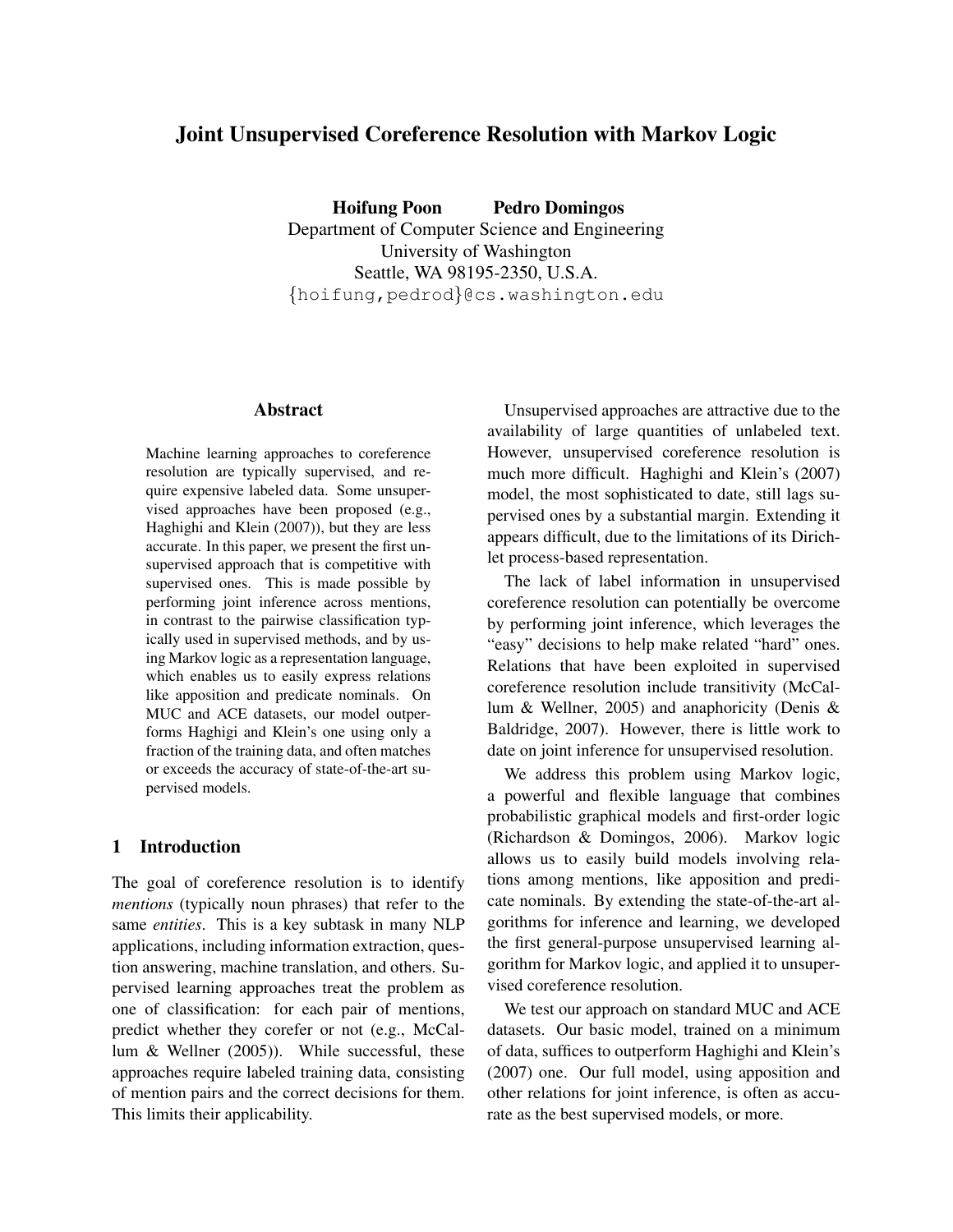We begin by reviewing the necessary background on Markov logic. We then describe our Markov logic network for joint unsupervised coreference resolution, and the learning and inference algorithms we used. Finally, we present our experiments and results.

# 2 Related Work

Most existing supervised learning approaches for coreference resolution are suboptimal since they resolve each mention pair independently, only imposing transitivity in postprocessing (Ng, 2005). Moreover, many of them break up the resolution step into subtasks (e.g., first determine whether a mention is anaphoric, then classify whether it is coreferent with an antecedent), which further forsakes opportunities for joint inference that have been shown to be helpful (Poon & Domingos, 2007). Using graph partitioning, McCallum & Wellner (2005) incorporated transitivity into pairwise classification and achieved the state-of-the-art result on the MUC-6 dataset, but their approach can only leverage one binary relation at a time, not arbitrary relations among mentions. Denis & Baldridge (2007) determined anaphoricity and pairwise classification jointly using integer programming, but they did not incorporate transitivity or other relations.

While potentially more appealing, unsupervised learning is very challenging, and unsupervised coreference resolution systems are still rare to this date. Prior to our work, the best performance in unsupervised coreference resolution was achieved by Haghighi & Klein (2007), using a nonparametric Bayesian model based on hierarchical Dirichlet processes. At the heart of their system is a mixture model with a few linguistically motivated features such as head words, entity properties and salience. Their approach is a major step forward in unsupervised coreference resolution, but extending it is challenging. The main advantage of Dirichlet processes is that they are exchangeable, allowing parameters to be integrated out, but Haghighi and Klein forgo this when they introduce salience. Their model thus requires Gibbs sampling over both assignments and parameters, which can be very expensive. Haghighi and Klein circumvent this by making approximations that potentially hurt accuracy. At the same time, the Dirichlet process prior favors skewed cluster sizes and a number of clusters that grows logarithmically with the number of data points, neither of which seems generally appropriate for coreference resolution.

Further, deterministic or strong non-deterministic dependencies cause Gibbs sampling to break down (Poon & Domingos, 2006), making it difficult to leverage many linguistic regularities. For example, apposition (as in "Bill Gates, the chairman of Microsoft") suggests coreference, and thus the two mentions it relates should always be placed in the same cluster. However, Gibbs sampling can only move one mention at a time from one cluster to another, and this is unlikely to happen, because it would require breaking the apposition rule. Blocked sampling can alleviate this problem by sampling multiple mentions together, but it requires that the block size be predetermined to a small fixed number. When we incorporate apposition and other regularities the blocks can become arbitrarily large, making this infeasible. For example, suppose we also want to leverage predicate nominals (i.e., the subject and the predicating noun of a copular verb are likely coreferent). Then a sentence like "He is Bill Gates, the chairman of Microsoft" requires a block of four mentions: "He", "Bill Gates", "the chairman of Microsoft", and "Bill Gates, the chairman of Microsoft". Similar difficulties occur with other inference methods. Thus, extending Haghighi and Klein's model to include richer linguistic features is a challenging problem.

Our approach is instead based on Markov logic, a powerful representation for joint inference with uncertainty (Richardson & Domingos, 2006). Like Haghighi and Klein's, our model is cluster-based rather than pairwise, and implicitly imposes transitivity. We do not predetermine anaphoricity of a mention, but rather fuse it into the integrated resolution process. As a result, our model is inherently joint among mentions and subtasks. It shares several features with Haghighi & Klein's model, but removes or refines features where we believe it is appropriate to. Most importantly, our model leverages apposition and predicate nominals, which Haghighi & Klein did not use. We show that this can be done very easily in our framework, and yet results in very substantial accuracy gains.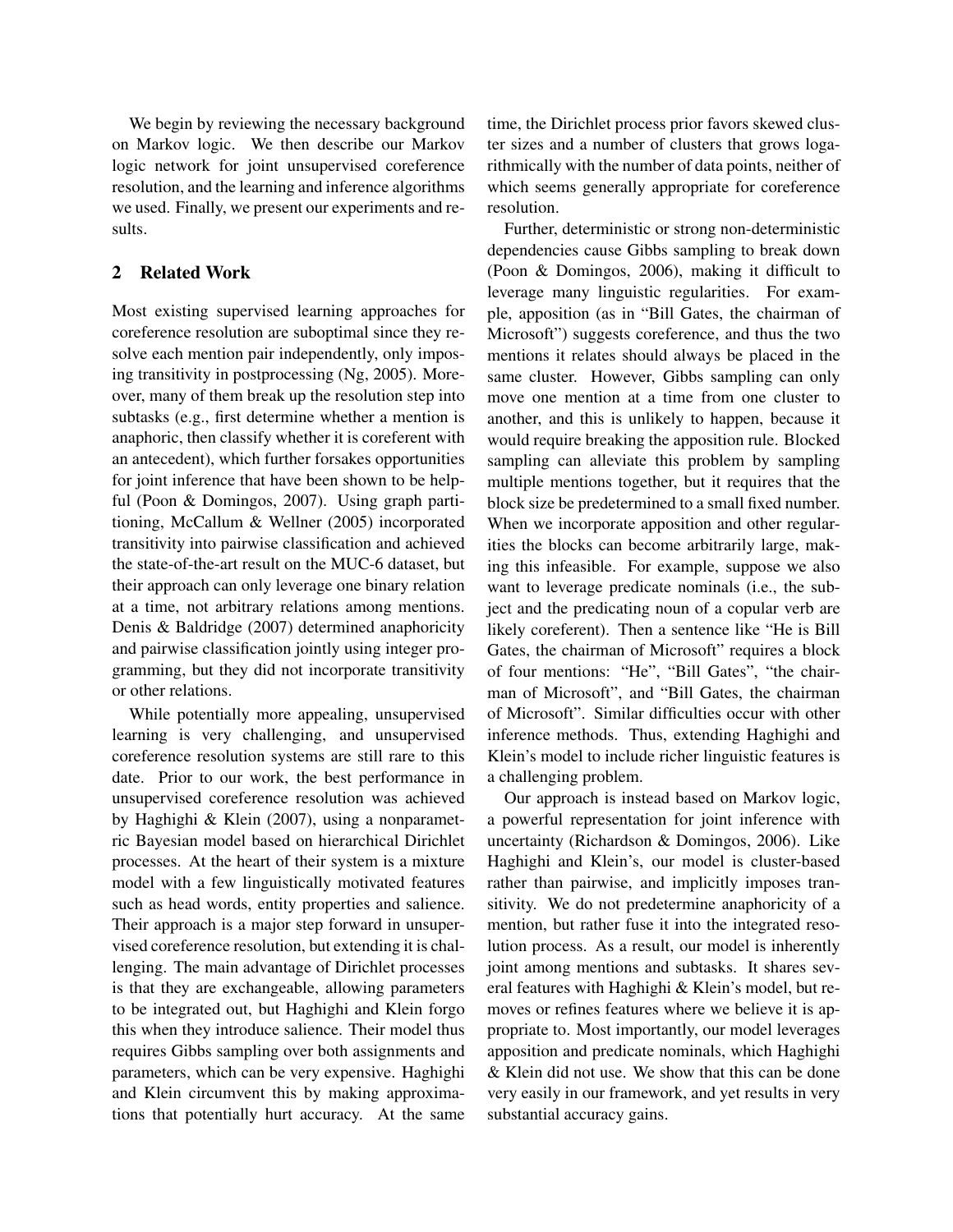It is worth noticing that Markov logic is also well suited for joint inference in supervised systems (e.g., transitivity, which took McCallum & Wellner (2005) nontrivial effort to incorporate, can be handled in Markov logic with the addition of a single formula (Poon & Domingos, 2008)).

### 3 Markov Logic

In many NLP applications, there exist rich relations among objects, and recent work in statistical relational learning (Getoor & Taskar, 2007) and structured prediction (Bakir *et al.*, 2007) has shown that leveraging these can greatly improve accuracy. One of the most powerful representations for joint inference is Markov logic, a probabilistic extension of first-order logic (Richardson & Domingos, 2006). A *Markov logic network (MLN)* is a set of weighted first-order clauses. Together with a set of constants, it defines a Markov network with one node per ground atom and one feature per ground clause. The weight of a feature is the weight of the firstorder clause that originated it. The probability of a state x in such a network is given by  $P(x) =$  $(1/Z) \exp(\sum_i w_i f_i(x))$ , where Z is a normalization constant,  $w_i$  is the weight of the *i*th clause,  $f_i = 1$  if the *i*th clause is true, and  $f_i = 0$  otherwise.

Markov logic makes it possible to compactly specify probability distributions over complex relational domains. Efficient inference can be performed using MC-SAT (Poon & Domingos, 2006). MC-SAT is a "slice sampling" Markov chain Monte Carlo algorithm. Slice sampling introduces auxiliary variables  $u$  that decouple the original ones  $x$ , and alternately samples  $u$  conditioned on  $x$  and viceversa. To sample from the slice (the set of states  $x$ consistent with the current  $u$ ), MC-SAT calls SampleSAT (Wei *et al.*, 2004), which uses a combination of satisfiability testing and simulated annealing. The advantage of using a satisfiability solver (Walk-SAT) is that it efficiently finds isolated modes in the distribution, and as a result the Markov chain mixes very rapidly. The slice sampling scheme ensures that detailed balance is (approximately) preserved. MC-SAT is orders of magnitude faster than previous MCMC algorithms like Gibbs sampling, making efficient sampling possible on a scale that was previ-

|                          | Algorithm 1 MC-SAT(clauses,                                         | <i>weights,</i> |
|--------------------------|---------------------------------------------------------------------|-----------------|
| num_samples)             |                                                                     |                 |
|                          | $x^{(0)} \leftarrow$ Satisfy(hard <i>clauses</i> )                  |                 |
|                          | <b>for</b> $i \leftarrow 1$ to num_samples <b>do</b>                |                 |
| $M \leftarrow \emptyset$ |                                                                     |                 |
|                          | <b>for all</b> $c_k \in clauses$ satisfied by $x^{(i-1)}$ <b>do</b> |                 |
|                          | With probability $1 - e^{-w_k}$ add $c_k$ to M                      |                 |
| end for                  |                                                                     |                 |
|                          | Sample $x^{(i)} \sim \mathcal{U}_{SAT(M)}$                          |                 |
| end for                  |                                                                     |                 |

ously out of reach.

Algorithm 1 gives pseudo-code for MC-SAT. At iteration  $i - 1$ , the factor  $\phi_k$  for clause  $c_k$  is either  $e^{w_k}$  if  $c_k$  is satisfied in  $x^{(i-1)}$ , or 1 otherwise. MC-SAT first samples the auxiliary variable  $u_k$  uniformly from  $(0, \phi_k)$ , then samples a new state uniformly from the set of states that satisfy  $\phi'_k \geq u_k$ for all  $k$  (the slice). Equivalently, for each  $k$ , with probability  $1 - e^{-w_k}$  the next state must satisfy  $c_k$ . In general, we can factorize the probability distribution in any way that facilitates inference, sample the  $u_k$ 's, and make sure that the next state is drawn uniformly from solutions that satisfy  $\phi'_k \geq u_k$  for all factors.

MC-SAT, like most existing relational inference algorithms, grounds all predicates and clauses, thus requiring memory and time exponential in the predicate and clause arities. We developed a general method for producing a "lazy" version of relational inference algorithms (Poon & Domingos, 2008), which carries exactly the same inference steps as the original algorithm, but only maintains a small subset of "active" predicates/clauses, grounding more as needed. We showed that Lazy-MC-SAT, the lazy version of MC-SAT, reduced memory and time by orders of magnitude in several domains. We use Lazy-MC-SAT in this paper.

Supervised learning for Markov logic maximizes the conditional log-likelihood  $L(x, y) = \log P(Y =$  $y|X = x$ , where Y represents the non-evidence predicates, X the evidence predicates, and  $x, y$  their values in the training data. For simplicity, from now on we omit  $X$ , whose values are fixed and always conditioned on. The optimization problem is convex and a global optimum can be found using gradient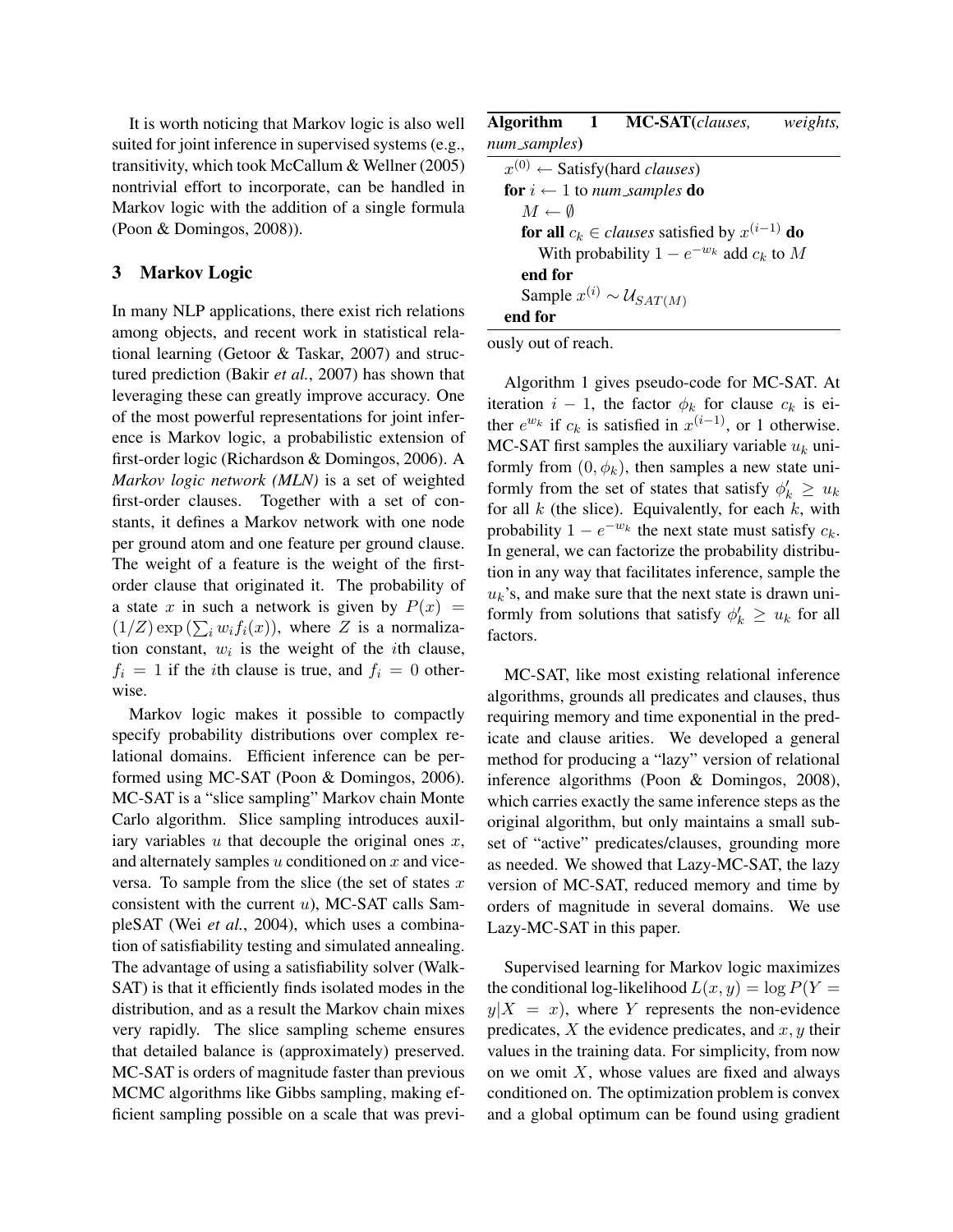descent, with the gradient being

$$
\frac{\partial}{\partial w_i} L(y) = n_i(y) - \sum_{y'} P(Y = y') n_i(y') \n= n_i(y) - E_Y[n_i].
$$

where  $n_i$  is the number of true groundings of clause i. The expected count can be approximated as

$$
E_Y[n_i] \approx \frac{1}{N} \sum_{k=1}^{N} n_i(y_k)
$$

where  $y_k$  are samples generated by MC-SAT. To combat overfitting, a Gaussian prior is imposed on all weights.

In practice, it is difficult to tune the learning rate for gradient descent, especially when the number of groundings varies widely among clauses. Lowd & Domingos (2007) used a preconditioned scaled conjugate gradient algorithm (PSCG) to address this problem. This estimates the optimal step size in each step as

$$
\alpha = \frac{-d^T g}{d^T H d + \lambda d^T d}.
$$

where  $q$  is the gradient,  $d$  the conjugate update direction, and  $\lambda$  a parameter that is automatically tuned to trade off second-order information with gradient descent. H is the Hessian matrix, with the  $(i, j)$ th entry being

$$
\frac{\partial^2}{\partial w_i \partial w_j} L(y) = E_Y[n_i] \cdot E_Y[n_j] - E_Y[n_i \cdot n_j]
$$
  
= -Cov<sub>Y</sub>[n<sub>i</sub>, n<sub>j</sub>].

The Hessian can be approximated with the same samples used for the gradient. Its negative inverse diagonal is used as the preconditioner.<sup>1</sup>

The open-source Alchemy package (Kok *et al.*, 2007) provides implementations of existing algorithms for Markov logic. In Section 5, we develop the first general-purpose unsupervised learning algorithm for Markov logic by extending the existing algorithms to handle hidden predicates.<sup>2</sup>

# 4 An MLN for Joint Unsupervised Coreference Resolution

In this section, we present our MLN for joint unsupervised coreference resolution. Our model deviates from Haghighi & Klein's (2007) in several important ways. First, our MLN does not model saliences for proper nouns or nominals, as their influence is marginal compared to other features; for pronoun salience, it uses a more intuitive and simpler definition based on distance, and incorporated it as a prior. Another difference is in identifying heads. For the ACE datasets, Haghighi and Klein used the gold heads; for the MUC-6 dataset, where labels are not available, they crudely picked the rightmost token in a mention. We show that a better way is to determine the heads using head rules in a parser. This improves resolution accuracy and is always applicable. Crucially, our MLN leverages syntactic relations such as apposition and predicate nominals, which are not used by Haghighi and Klein. In our approach, what it takes is just adding two formulas to the MLN.

As common in previous work, we assume that true mention boundaries are given. We do not assume any other labeled information. In particular, we do not assume gold name entity recognition (NER) labels, and unlike Haghighi & Klein (2007), we do not assume gold mention types (for ACE datasets, they also used gold head words). We determined the head of a mention either by taking its rightmost token, or by using the head rules in a parser. We detected pronouns using a list.

### 4.1 Base MLN

The main query predicate is  $InClust(m, c!)$ , which is true iff mention m is in cluster c. The "t!" notation signifies that for each m, this predicate is true for a unique value of c. The main evidence predicate is Head( $m$ ,  $t$ !), where  $m$  is a mention and  $t$  a token, and which is true iff  $t$  is the head of  $m$ . A key component in our MLN is a simple head mixture model, where the mixture component priors are represented by the unit clause

$$
\mathtt{InClust}(+m,+c)
$$

and the head distribution is represented by the *head prediction rule*

$$
InClust(m, +c) \wedge Head(m, +t).
$$

<sup>&</sup>lt;sup>1</sup>Lowd & Domingos showed that  $\alpha$  can be computed more efficiently, without explicitly approximating or storing the Hessian. Readers are referred to their paper for details.

<sup>2</sup>Alchemy includes a discriminative EM algorithm, but it assumes that only a few values are missing, and cannot handle completely hidden predicates. Kok & Domingos (2007) applied Markov logic to relational clustering, but they used hard EM.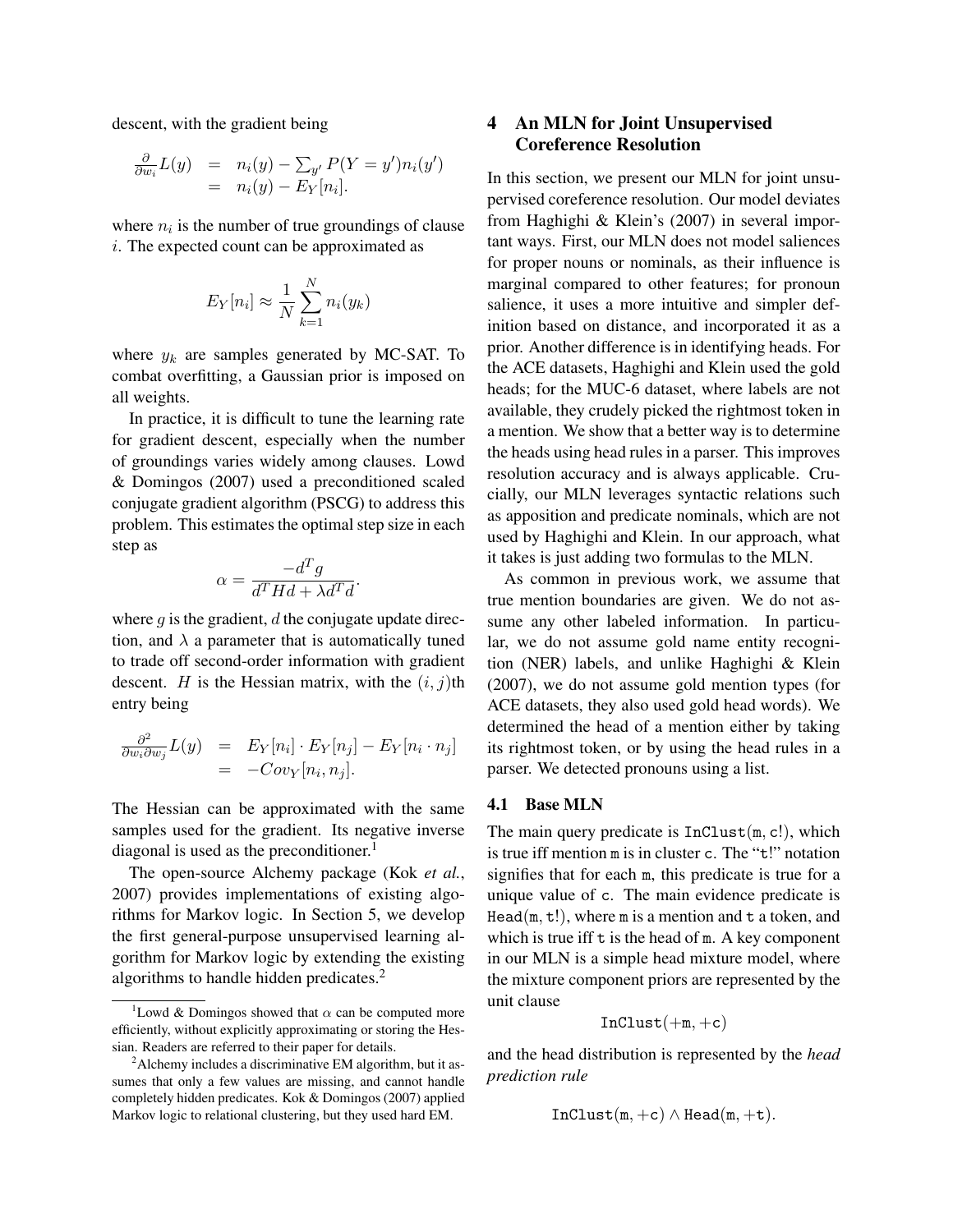All free variables are implicitly universally quantified. The "+" notation signifies that the MLN contains an instance of the rule, with a separate weight, for each value combination of the variables with a plus sign.

By convention, at each inference step we name each non-empty cluster after the earliest mention it contains. This helps break the symmetry among mentions, which otherwise produces multiple optima and makes learning unnecessarily harder. To encourage clustering, we impose an exponential prior on the number of non-empty clusters with weight  $-1$ .

The above model only clusters mentions with the same head, and does not work well for pronouns. To address this, we introduce the predicate  $\text{IsPrn}(m)$ , which is true iff the mention m is a pronoun, and adapt the head prediction rule as follows:

$$
\neg \mathtt{IsPrn}(m) \wedge \mathtt{InClust}(m, +c) \wedge \mathtt{Head}(m, +t)
$$

This is always false when m is a pronoun, and thus applies only to non-pronouns.

Pronouns tend to resolve with mentions that are semantically compatible with them. Thus we introduce predicates that represent entity type, number, and gender:  $Type(x, e!),$  Number $(x, n!),$  Gender $(x, g!),$ where x can be either a cluster or mention,  $e \in \{Person, Organization,Location,Other\},$ n ∈ {Singular, Plural} and g ∈ {Male, Female, Neuter}. Many of these are known for pronouns, and some can be inferred from simple linguistic cues (e.g., "Ms. Galen" is a singular female person, while "XYZ Corp." is an organization).<sup>3</sup> Entity type assignment is represented by the unit clause

$$
\mathtt{Type}(+x,+e)
$$

and similarly for number and gender. A mention should agree with its cluster in entity type. This is ensured by the hard rule (which has infinite weight and must be satisfied)

$$
\mathtt{InClust}(m,c)\Rightarrow(\mathtt{Type}(m,e)\Leftrightarrow\mathtt{Type}(c,e))
$$

There are similar hard rules for number and gender.

Different pronouns prefer different entity types, as represented by

$$
IsPrn(m) \wedge InClust(m, c)
$$
  

$$
\wedge Head(m, +t) \wedge Type(c, +e)
$$

which only applies to pronouns, and whose weight is positive if pronoun t is likely to assume entity type e and negative otherwise. There are similar rules for number and gender.

Aside from semantic compatibility, pronouns tend to resolve with nearby mentions. To model this, we impose an exponential prior on the distance (number of mentions) between a pronoun and its antecedent, with weight  $-1$ .<sup>4</sup> This is similar to Haghighi and Klein's treatment of salience, but simpler.

## 4.2 Full MLN

Syntactic relations among mentions often suggest coreference. Incorporating such relations into our MLN is straightforward. We illustrate this with two examples: apposition and predicate nominals. We introduce a predicate for apposition,  $\text{Appo}(x, y)$ , where x, y are mentions, and which is true iff y is an appositive of x. We then add the rule

$$
\mathtt{Appo}(x,y) \Rightarrow (\mathtt{InClust}(x,c) \Leftrightarrow \mathtt{InClust}(y,c))
$$

which ensures that  $x, y$  are in the same cluster if  $y$  is an appositive of  $x$ . Similarly, we introduce a predicate for predicate nominals,  $PredNom(x, y)$ , and the corresponding rule.<sup>5</sup> The weights of both rules can be learned from data with a positive prior mean. For simplicity, in this paper we treat them as hard constraints.

### 4.3 Rule-Based MLN

We also consider a rule-based system that clusters non-pronouns by their heads, and attaches a pronoun to the cluster which has no known conflicting

<sup>&</sup>lt;sup>3</sup>We used the following cues: Mr., Ms., Jr., Inc., Corp., corporation, company. The proportions of known properties range from 14% to 26%.

<sup>&</sup>lt;sup>4</sup>For simplicity, if a pronoun has no antecedent, we define the distance to be  $\infty$ . So a pronoun must have an antecedent in our model, unless it is the first mention in the document or it can not resolve with previous mentions without violating hard constraints. It is straightforward to soften this with a finite penalty.

<sup>&</sup>lt;sup>5</sup>We detected apposition and predicate nominatives using simple heuristics based on parses, e.g., if (NP, comma, NP) are the first three children of an NP, then any two of the three noun phrases are apposition.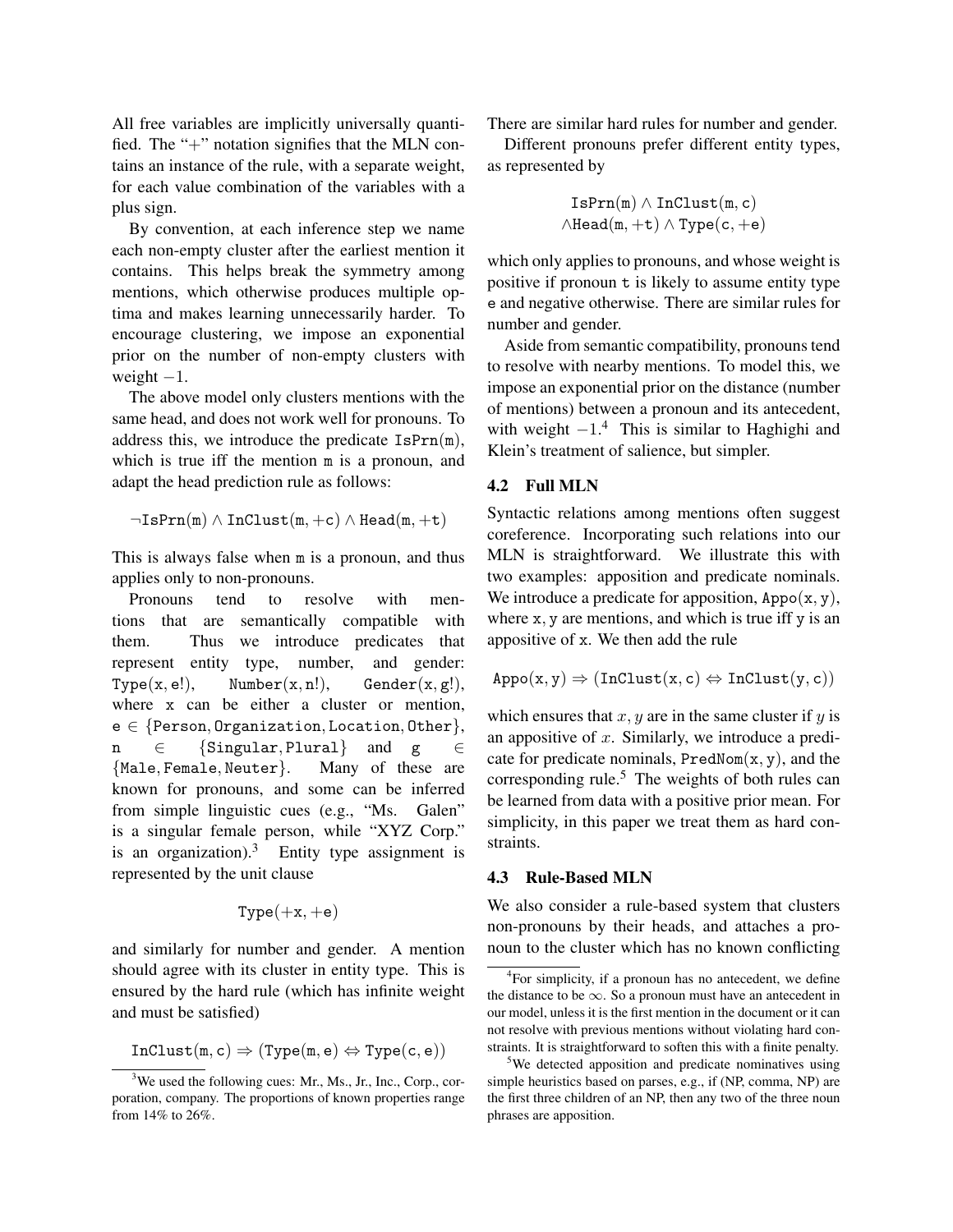type, number, or gender, and contains the closest antecedent for the pronoun. This system can be encoded in an MLN with just four rules. Three of them are the ones for enforcing agreement in type, number, and gender between a cluster and its members, as defined in the base MLN. The fourth rule is

$$
\neg \text{IsPrn(m1)} \land \neg \text{IsPrn(m2)}\land \text{Head}(m1, h1) \land \text{Head}(m2, h2)\land \text{InClust}(m1, c1) \land \text{InClust}(m2, c2)\Rightarrow (c1 = c2 \Leftrightarrow h1 = h2).
$$

With a large but not infinite weight (e.g., 100), this rule has the effect of clustering non-pronouns by their heads, except when it violates the hard rules. The MLN can also include the apposition and predicate-nominal rules. As in the base MLN, we impose the same exponential prior on the number of non-empty clusters and that on the distance between a pronoun and its antecedent. This simple MLN is remarkably competitive, as we will see in the experiment section.

#### 5 Learning and Inference

Unsupervised learning in Markov logic maximizes the conditional log-likelihood

$$
L(x, y) = \log P(Y = y | X = x)
$$
  
=  $\log \sum_{z} P(Y = y, Z = z | X = x)$ 

where  $Z$  are unknown predicates. In our coreference resolution MLN, Y includes Head and known groundings of Type, Number and Gender, Z includes InClust and unknown groundings of Type, Number, Gender, and  $X$  includes IsPrn, Appo and PredNom. (For simplicity, from now on we drop  $X$  from the formula.) With  $Z$ , the optimization problem is no longer convex. However, we can still find a local optimum using gradient descent, with the gradient being

$$
\frac{\partial}{\partial w_i}L(y) = E_{Z|y}[n_i] - E_{Y,Z}[n_i]
$$

where  $n_i$  is the number of true groundings of the *i*th clause. We extended PSCG for unsupervised learning. The gradient is the difference of two expectations, each of which can be approximated using samples generated by MC-SAT. The  $(i, j)$ th entry of the Hessian is now

$$
\frac{\partial^2}{\partial w_i \partial w_j} L(y) = Cov_{Z|y}[n_i, n_j] - Cov_{Y,Z}[n_i, n_j]
$$

and the step size can be computed accordingly. Since our problem is no longer convex, the negative diagonal Hessian may contain zero or negative entries, so we first took the absolute values of the diagonal and added 1, then used the inverse as the preconditioner. We also adjusted  $\lambda$  more conservatively than Lowd & Domingos (2007).

Notice that when the objects form independent subsets (in our cases, mentions in each document), we can process them in parallel and then gather sufficient statistics for learning. We developed an efficient parallelized implementation of our unsupervised learning algorithm using the message-passing interface (MPI). Learning in MUC-6 took only one hour, and in ACE-2004 two and a half.

To reduce burn-in time, we initialized MC-SAT with the state returned by MaxWalkSAT (Kautz *et al.*, 1997), rather than a random solution to the hard clauses. In the existing implementation in Alchemy (Kok *et al.*, 2007), SampleSAT flips only one atom in each step, which is inefficient for predicates with unique-value constraints (e.g.,  $Head(m, c!)$ ). Such predicates can be viewed as multi-valued predicates (e.g., Head(m) with value ranging over all c's) and are prevalent in NLP applications. We adapted SampleSAT to flip two or more atoms in each step so that the unique-value constraints are automatically satisfied. By default, MC-SAT treats each ground clause as a separate factor while determining the slice. This can be very inefficient for highly correlated clauses. For example, given a non-pronoun mention m currently in cluster c and with head t, among the mixture prior rules involving  $m$  InClust $(m, c)$  is the only one that is satisfied, and among those head-prediction rules involving m, ¬IsPrn(m)∧InClust(m, c)∧Head(m, t) is the only one that is satisfied; the factors for these rules multiply to  $\phi = \exp(w_{\text{m,c}} + w_{\text{m,c,t}})$ , where  $w_{\text{m,c}}$  is the weight for  $InClust(m, c)$ , and  $w_{m, c, t}$  is the weight for  $\neg \texttt{IsPrn}(m) \land \texttt{InClust}(m, c) \land \texttt{Head}(m, t)$ , since an unsatisfied rule contributes a factor of  $e^0 = 1$ . We extended MC-SAT to treat each set of mutually exclusive and exhaustive rules as a single factor. E.g., for the above  $m$ , MC-SAT now samples  $u$  uniformly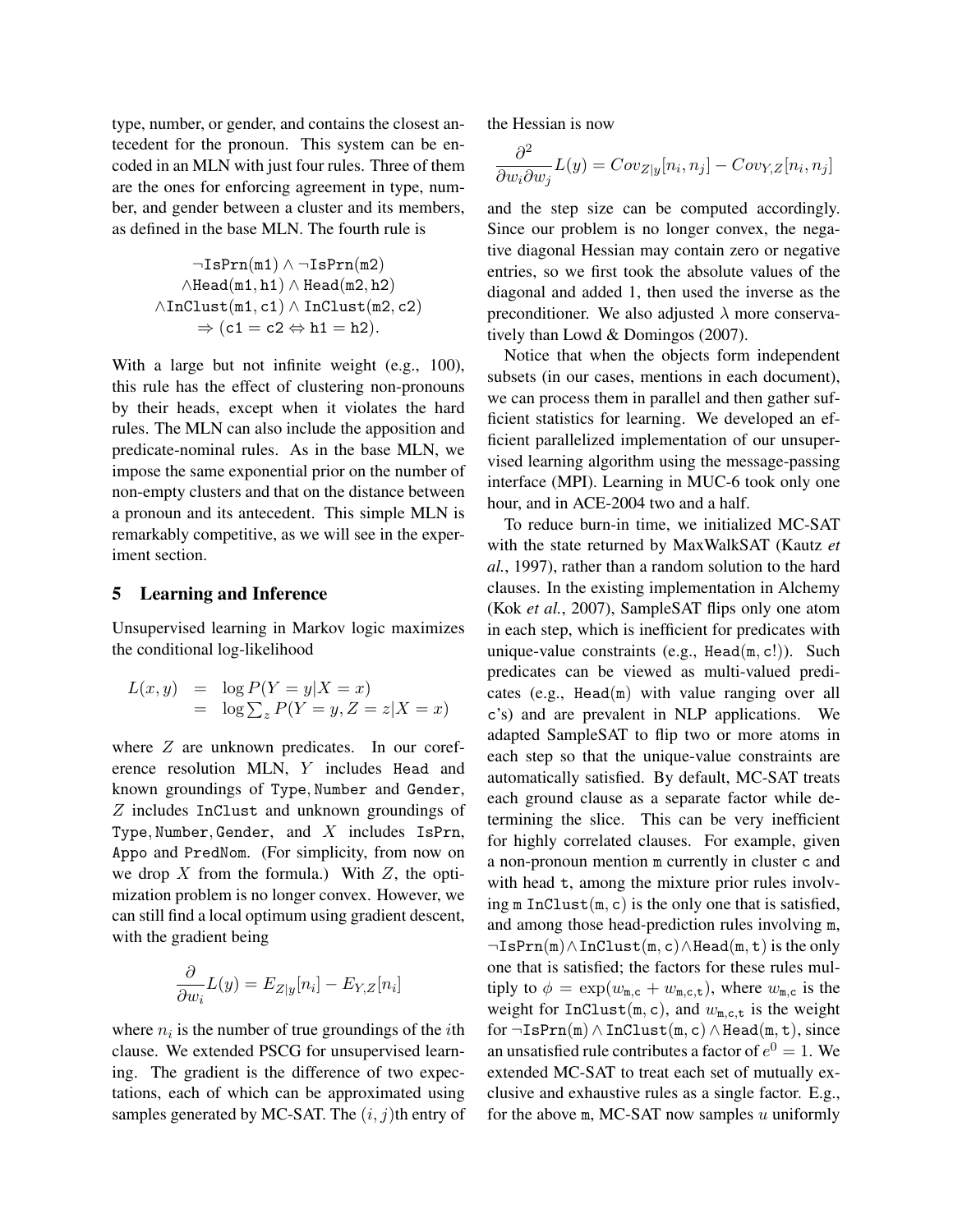from  $(0, \phi)$ , and requires that in the next state  $\phi'$  be no less than u. Equivalently, the new cluster and head for m should satisfy  $w_{m,c'} + w_{m,c',t'} \ge \log(u)$ . We extended SampleSAT so that when it considers flipping any variable involved in such constraints (e.g., c or t above), it ensures that their new values still satisfy these constraints.

The final clustering is found using the MaxWalk-SAT weighted satisfiability solver (Kautz *et al.*, 1997), with the appropriate extensions. We first ran a MaxWalkSAT pass with only finite-weight formulas, then ran another pass with all formulas. We found that this significantly improved the quality of the results that MaxWalkSAT returned.

#### 6 Experiments

#### 6.1 System

We implemented our method as an extension to the Alchemy system (Kok *et al.*, 2007). Since our learning uses sampling, all results are the average of five runs using different random seeds. Our optimization problem is not convex, so initialization is important. The core of our model (head mixture) tends to cluster non-pronouns with the same head. Therefore, we initialized by setting all weights to zero, and running the same learning algorithm on the base MLN, while assuming that in the ground truth, nonpronouns are clustered by their heads. (Effectively, the corresponding InClust atoms are assigned to appropriate values and are included in Y rather than Z during learning.) We used 30 iterations of PSCG for learning. (In preliminary experiments, additional iterations had little effect on coreference accuracy.) We generated 100 samples using MC-SAT for each expectation approximation.<sup>6</sup>

### 6.2 Methodology

We conducted experiments on MUC-6, ACE-2004, and ACE Phrase-2 (ACE-2). We evaluated our systems using two commonly-used scoring programs: MUC (Vilain *et al.*, 1995) and  $B^3$  (Amit & Baldwin, 1998). To gain more insight, we also report pairwise resolution scores and mean absolute error in the number of clusters.

The MUC-6 dataset consists of 30 documents for testing and 221 for training. To evaluate the contribution of the major components in our model, we conducted five experiments, each differing from the previous one in a single aspect. We emphasize that our approach is unsupervised, and thus the data only contains raw text plus true mention boundaries.

- MLN-1 In this experiment, the base MLN was used, and the head was chosen crudely as the rightmost token in a mention. Our system was run on each test document separately, using a minimum of training data (the document itself).
- MLN-30 Our system was trained on all 30 test documents together. This tests how much can be gained by pooling information.
- MLN-H The heads were determined using the head rules in the Stanford parser (Klein & Manning, 2003), plus simple heuristics to handle suffixes such as "Corp." and "Inc."
- MLN-HA The apposition rule was added.
- MLN-HAN The predicate-nominal rule was added. This is our full model.

We also compared with two rule-based MLNs: RULE chose the head crudely as the rightmost token in a mention, and did not include the apposition rule and predicate-nominal rule; RULE-HAN chose the head using the head rules in the Stanford parser, and included the apposition rule and predicate-nominal rule.

Past results on ACE were obtained on different releases of the datasets, e.g., Haghighi and Klein (2007) used the ACE-2004 training corpus, Ng (2005) and Denis and Baldridge (2007) used ACE Phrase-2, and Culotta *et al.* (2007) used the ACE-2004 formal test set. In this paper, we used the ACE-2004 training corpus and ACE Phrase-2 (ACE-2) to enable direct comparisons with Haghighi & Klein (2007), Ng (2005), and Denis and Baldridge (2007). Due to license restrictions, we were not able to obtain the ACE-2004 formal test set and so cannot compare directly to Culotta *et al.* (2007). The English version of the ACE-2004 training corpus contains two sections, BNEWS and NWIRE, with 220 and 128 documents, respectively. ACE-2 contains a

<sup>&</sup>lt;sup>6</sup>Each sample actually contains a large number of groundings, so 100 samples yield sufficiently accurate statistics for learning.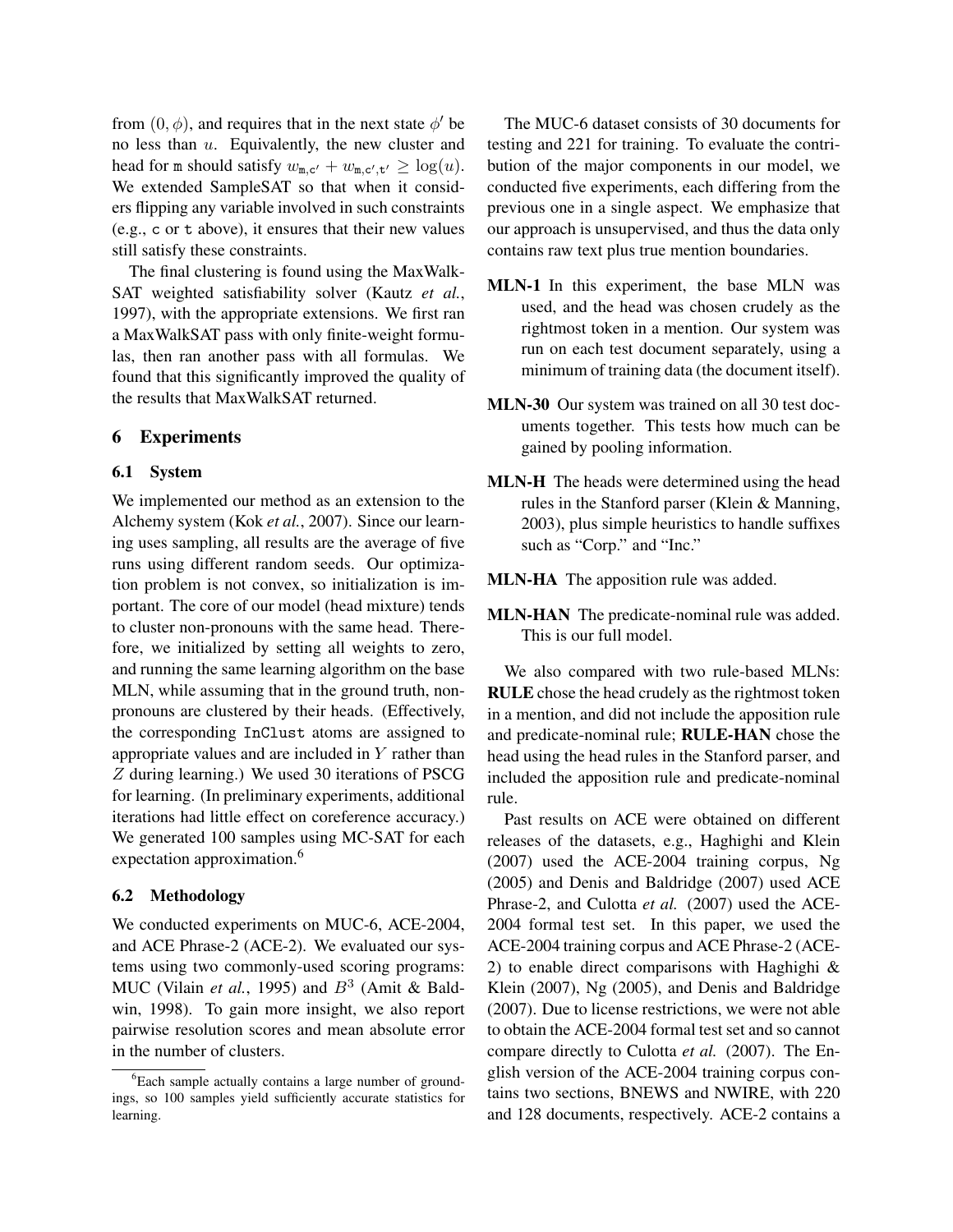|                 | $# \, Doc.$ | Prec. | Rec. | F <sub>1</sub> |
|-----------------|-------------|-------|------|----------------|
| H&K             | 60          | 80.8  | 52.8 | 63.9           |
| H&K             | 381         | 80.4  | 62.4 | 70.3           |
| M&W             | 221         |       |      | 73.4           |
| <b>RULE</b>     |             | 76.0  | 65.9 | 70.5           |
| <b>RULE-HAN</b> |             | 81.3  | 72.7 | 76.7           |
| $MLN-1$         | 1           | 76.5  | 66.4 | 71.1           |
| $MLN-30$        | 30          | 77.5  | 67.3 | 72.0           |
| MLN-H           | 30          | 81.8  | 70.1 | 75.5           |
| <b>MLN-HA</b>   | 30          | 82.7  | 75.1 | 78.7           |
| <b>MLN-HAN</b>  | 30          | 83.0  | 75.8 | 79.2           |

Table 1: Comparison of coreference results in MUC scores on the MUC-6 dataset.

Table 2: Comparison of coreference results in MUC scores on the ACE-2004 (English) datasets.

| <b>EN-BNEWS</b> | Prec. | Rec. | F1   |
|-----------------|-------|------|------|
| $H\&K$          | 63.2  | 61.3 | 62.3 |
| <b>MLN-HAN</b>  | 66.8  | 67.8 | 67.3 |
|                 |       |      |      |
| <b>EN-NWIRE</b> | Prec. | Rec. | F1   |
| H&K             | 66.7  | 62.3 | 64.2 |

training set and a test set. In our experiments, we only used the test set, which contains three sections, BNEWS, NWIRE, and NPAPER, with 51, 29, and 17 documents, respectively.

#### 6.3 Results

Table 1 compares our system with previous approaches on the MUC-6 dataset, in MUC scores. Our approach greatly outperformed Haghighi & Klein (2007), the state-of-the-art unsupervised system. Our system, trained on individual documents, achieved an F1 score more than 7% higher than theirs trained on 60 documents, and still outperformed it trained on 381 documents. Training on the 30 test documents together resulted in a significant gain. (We also ran experiments using more documents, and the results were similar.) Better head identification (MLN-H) led to a large improvement in accuracy, which is expected since for mentions with a right modifier, the rightmost tokens confuse rather than help coreference (e.g., "the chairman of Microsoft"). Notice that with this improvement our system already outperforms a state-of-the-

Table 3: Comparison of coreference results in MUC scores on the ACE-2 datasets.

| <b>BNEWS</b>   | Prec. | Rec. | F1             |
|----------------|-------|------|----------------|
| Ng             | 67.9  | 62.2 | 64.9           |
| D&B            | 78.0  | 62.1 | 69.2           |
| MLN-HAN        | 68.3  | 66.6 | 67.4           |
| <b>NWIRE</b>   | Prec. | Rec. | F <sub>1</sub> |
| Ng             | 60.3  | 50.1 | 54.7           |
| D&B            | 75.8  | 60.8 | 67.5           |
| <b>MLN-HAN</b> | 67.7  | 67.3 | 67.4           |
| <b>NPAPER</b>  | Prec. | Rec. | F1             |
| Ng             | 71.4  | 67.4 | 69.3           |
| D&B            | 77.6  | 68.0 | 72.5           |
| <b>MLN-HAN</b> | 69.2  | 71.7 | 70.4           |

Table 4: Comparison of coreference results in  $B<sup>3</sup>$  scores on the ACE-2 datasets.

| <b>BNEWS</b>   | Prec. | Rec. | F <sub>1</sub> |
|----------------|-------|------|----------------|
| Ng             | 77.1  | 57.0 | 65.6           |
| <b>MLN-HAN</b> | 70.3  | 65.3 | 67.7           |
| <b>NWIRE</b>   | Prec. | Rec. | F1             |
| Ng             | 75.4  | 59.3 | 66.4           |
| <b>MLN-HAN</b> | 74.7  | 68.8 | 71.6           |
| <b>NPAPER</b>  | Prec. | Rec. | F <sub>1</sub> |
| Ng             | 75.4  | 59.3 | 66.4           |
| <b>MLN-HAN</b> | 70.0  | 66.5 | 68.2           |

art supervised system (McCallum & Wellner, 2005). Leveraging apposition resulted in another large improvement, and predicate nominals also helped. Our full model scores about 9% higher than Haghighi & Klein (2007), and about 6% higher than McCallum & Wellner (2005). To our knowledge, this is the best coreference accuracy reported on MUC-6 to date.<sup>7</sup> The  $B^3$  scores of MLN-HAN on the MUC-6 dataset are 77.4 (precision), 67.6 (recall) and 72.2 (F1). (The other systems did not report  $B^3$ .) Interestingly, the rule-based MLN (RULE) sufficed to outperform Haghighi & Klein (2007), and by using better heads and the apposition and predicate-nominal rules (RULE-HAN), it outperformed McCallum & Wellner (2005), the supervised system. The MLNs with learning (MLN-30 and MLN-HAN), on the

<sup>7</sup>As pointed out by Haghighi & Klein (2007), Luo *et al.* (2004) obtained a very high accuracy on MUC-6, but their system used gold NER features and is not directly comparable.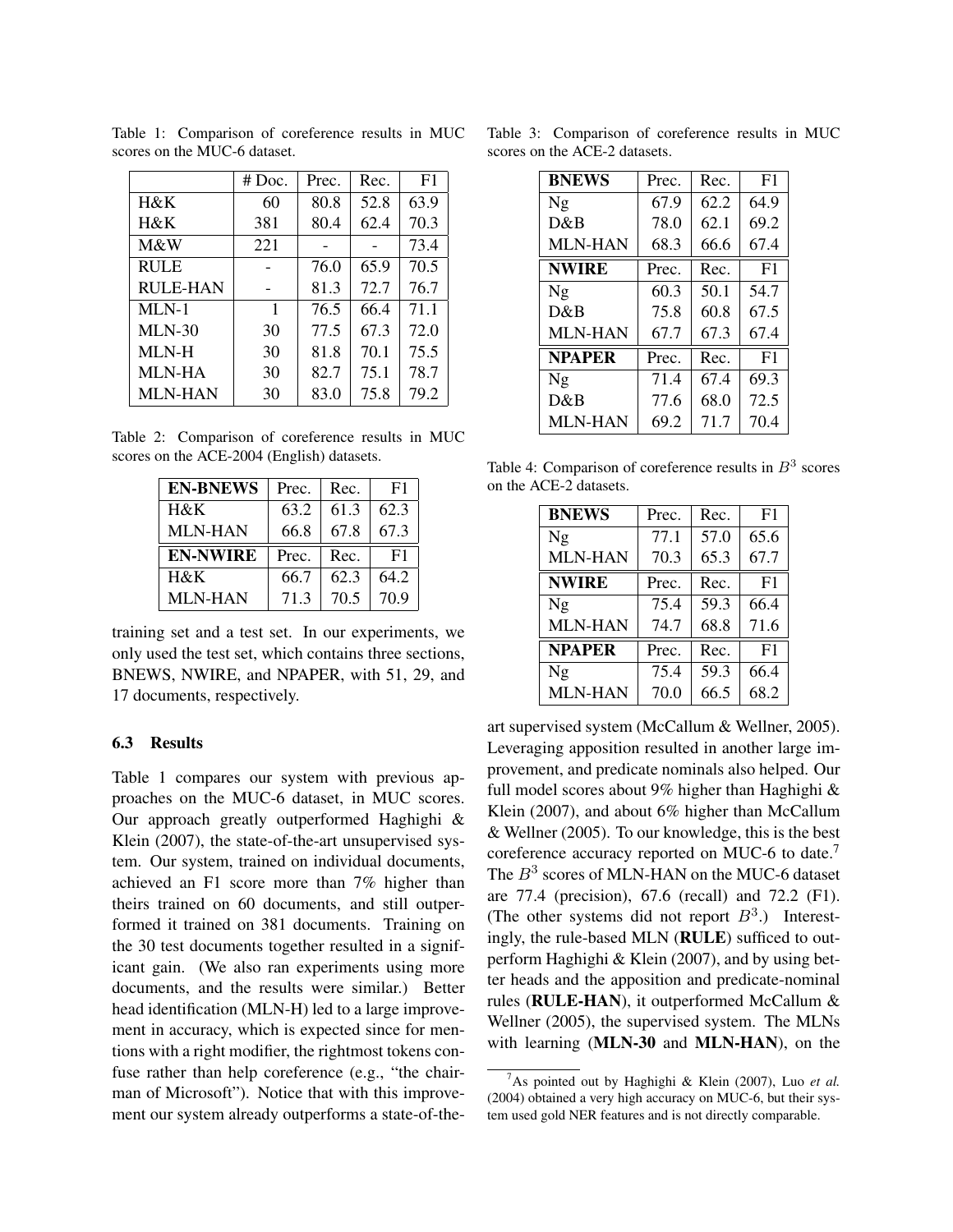| <b>Pairwise</b> | Prec. | Rec. | F1   |
|-----------------|-------|------|------|
| MUC-6           | 63.0  | 57.0 | 59.9 |
| <b>EN-BNEWS</b> | 51.2  | 36.4 | 42.5 |
| <b>EN-NWIRE</b> | 62.6  | 38.9 | 48.0 |
| <b>BNEWS</b>    | 44.6  | 32.3 | 37.5 |
| <b>NWIRE</b>    | 59.7  | 42.1 | 49.4 |
| <b>NPAPER</b>   | 643   | 43.6 | 52.0 |

Table 5: Our coreference results in precision, recall, and F1 for pairwise resolution.

Table 6: Average gold number of clusters per document vs. the mean absolute error of our system.

| # Clusters | MUC-6        | EN-BN        | <b>EN-NW</b>  |
|------------|--------------|--------------|---------------|
| Gold       | 15.4         | 22.3         | 37.2          |
| Mean Error | 4.7          | 3.0          | 4.8           |
| # Clusters | <b>BNEWS</b> | <b>NWIRE</b> | <b>NPAPER</b> |
| Gold       | 20.4         | 39.2         | 55.2          |
| Mean Error | 2.5          | 5.6          | 6.6           |

other hand, substantially outperformed the corresponding rule-based ones.

Table 2 compares our system to Haghighi & Klein (2007) on the ACE-2004 training set in MUC scores. Again, our system outperformed theirs by a large margin. The  $B<sup>3</sup>$  scores of MLN-HAN on the ACE-2004 dataset are 71.6 (precision), 68.4 (recall) and 70.0 (F1) for BNEWS, and 75.7 (precision), 69.2 (recall) and 72.3 (F1) for NWIRE. (Haghighi & Klein (2007) did not report  $B^3$ .) Due to license restrictions, we could not compare directly to Culotta *et al.* (2007), who reported overall  $B^3$ -F1 of 79.3 on the formal test set.

Tables 3 and 4 compare our system to two recent supervised systems, Ng (2005) and Denis & Baldridge (2007). Our approach significantly outperformed Ng (2005). It tied with Denis & Baldridge (2007) on NWIRE, and was somewhat less accurate on BNEWS and NPAPER.

Luo *et al.* (2004) pointed out that one can obtain a very high MUC score simply by lumping all mentions together.  $B<sup>3</sup>$  suffers less from this problem but is not perfect. Thus we also report pairwise resolution scores (Table 5), the gold number of clusters, and our mean absolute error in the number of clusters (Table 6). Systems that simply merge all mentions will have exceedingly low pairwise precision (far below 50%), and very large errors in the number of clusters. Our system has fairly good pairwise precisions and small mean error in the number of clusters, which verifies that our results are sound.

#### 6.4 Error Analysis

Many of our system's remaining errors involve nominals. Additional features should be considered to distinguish mentions that have the same head but are different entities. For pronouns, many remaining errors can be corrected using linguistic knowledge like binding theory and salience hierarchy. Our heuristics for identifying appositives and predicate nominals also make many errors, which often can be fixed with additional name entity recognition capabilities (e.g., given "Mike Sullivan, VOA News", it helps to know that the former is a person and the latter an organization). The most challenging case involves phrases with different heads that are both proper nouns (e.g., "Mr. Bush" and "the White House"). Handling these cases requires domain knowledge and/or more powerful joint inference.

## 7 Conclusion

This paper introduces the first unsupervised coreference resolution system that is as accurate as supervised systems. It performs joint inference among mentions, using relations like apposition and predicate nominals. It uses Markov logic as a representation language, which allows it to be easily extended to incorporate additional linguistic and world knowledge. Future directions include incorporating additional knowledge, conducting joint entity detection and coreference resolution, and combining coreference resolution with other NLP tasks.

#### 8 Acknowledgements

We thank the anonymous reviewers for their comments. This research was funded by DARPA contracts NBCH-D030010/02-000225, FA8750-07-D-0185, and HR0011- 07-C-0060, DARPA grant FA8750-05-2-0283, NSF grant IIS-0534881, and ONR grant N-00014-05-1-0313 and N00014-08-1-0670. The views and conclusions contained in this document are those of the authors and should not be interpreted as necessarily representing the official policies, either expressed or implied, of DARPA, NSF, ONR, or the United States Government.